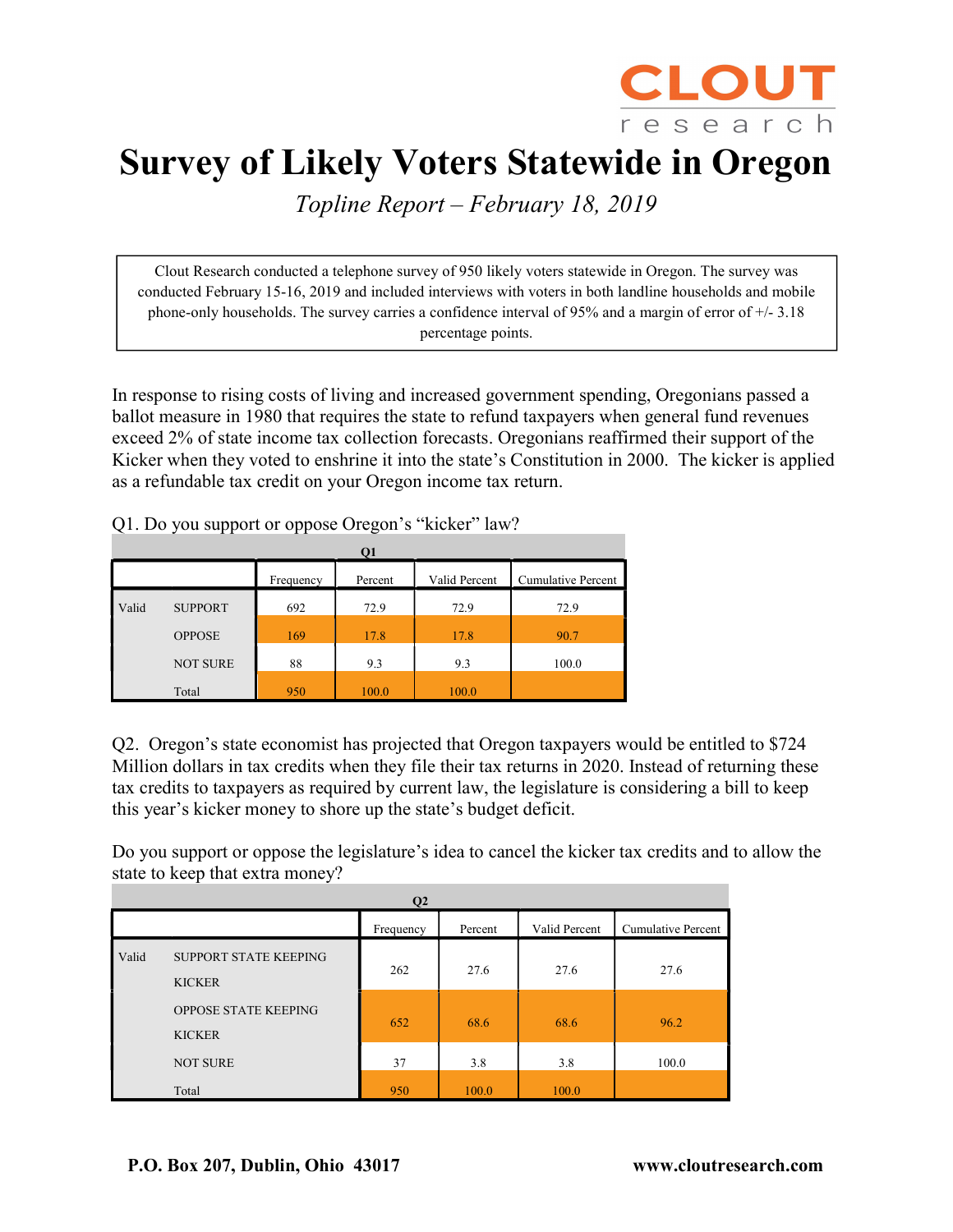

Q3. If the Legislature votes to keep the \$724 million dollars in kicker tax credits owed to taxpayers, would you support or oppose a ballot referendum to overturn the legislature's vote to keep the kicker tax rebates?

| Ο3    |                      |           |         |               |                           |  |  |  |
|-------|----------------------|-----------|---------|---------------|---------------------------|--|--|--|
|       |                      | Frequency | Percent | Valid Percent | <b>Cumulative Percent</b> |  |  |  |
| Valid | <b>WOULD SUPPORT</b> | 547       | 57.6    | 57.6          | 57.6                      |  |  |  |
|       | <b>WOULD OPPOSE</b>  | 252       | 26.6    | 26.6          | 84.2                      |  |  |  |
|       | <b>NOT SURE</b>      | 150       | 15.8    | 15.8          | 100.0                     |  |  |  |
|       | Total                | 950       | 100.0   | 100.0         |                           |  |  |  |

| <b>PARTY</b> |             |           |         |               |                           |  |  |  |  |
|--------------|-------------|-----------|---------|---------------|---------------------------|--|--|--|--|
|              |             | Frequency | Percent | Valid Percent | <b>Cumulative Percent</b> |  |  |  |  |
| Valid        | <b>DEM</b>  | 409       | 43.1    | 43.1          | 43.1                      |  |  |  |  |
|              | <b>GOP</b>  | 288       | 30.3    | 30.3          | 73.3                      |  |  |  |  |
|              | <b>INDY</b> | 253       | 26.7    | 26.7          | 100.0                     |  |  |  |  |
|              | Total       | 950       | 100.0   | 100.0         |                           |  |  |  |  |

|       | <b>PHILOS</b>                                                      |     |       |       |       |  |  |  |  |
|-------|--------------------------------------------------------------------|-----|-------|-------|-------|--|--|--|--|
|       | <b>Cumulative Percent</b><br>Valid Percent<br>Percent<br>Frequency |     |       |       |       |  |  |  |  |
| Valid | <b>VERY LIBERAL</b>                                                | 135 | 14.2  | 14.2  | 14.2  |  |  |  |  |
|       | <b>LIBERAL</b>                                                     | 149 | 15.7  | 15.7  | 29.9  |  |  |  |  |
|       | <b>MODERATE</b>                                                    | 290 | 30.5  | 30.5  | 60.4  |  |  |  |  |
|       | <b>CONSERVATIVE</b>                                                | 252 | 26.5  | 26.5  | 87.0  |  |  |  |  |
|       | <b>VERY CONSERVATIVE</b>                                           | 83  | 8.7   | 8.7   | 95.7  |  |  |  |  |
|       | <b>LIBERTARIAN</b>                                                 | 41  | 4.3   | 4.3   | 100.0 |  |  |  |  |
|       | Total                                                              | 950 | 100.0 | 100.0 |       |  |  |  |  |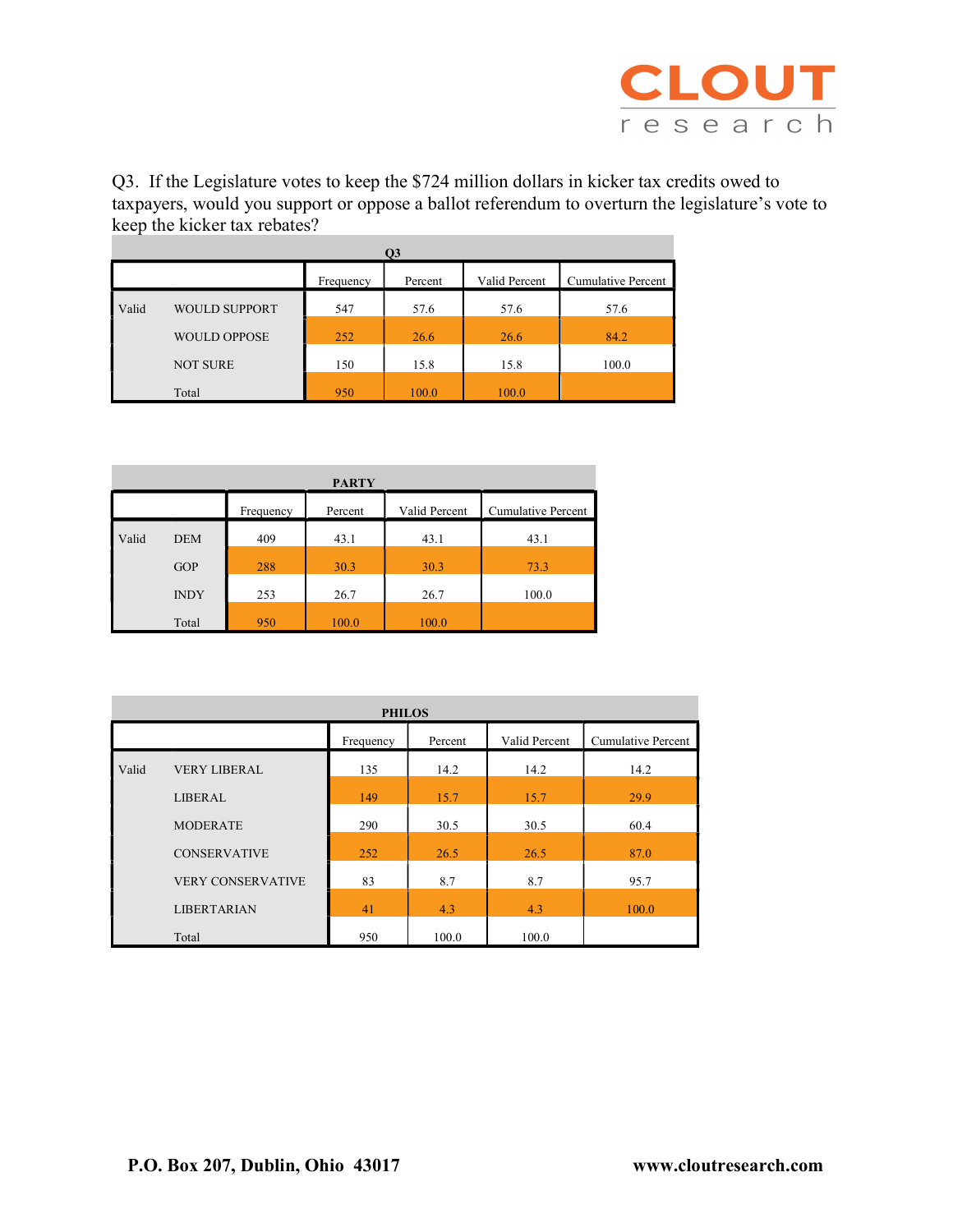

|       | <b>MILITARY</b>       |           |         |               |                           |  |  |  |  |
|-------|-----------------------|-----------|---------|---------------|---------------------------|--|--|--|--|
|       |                       | Frequency | Percent | Valid Percent | <b>Cumulative Percent</b> |  |  |  |  |
| Valid | <b>ACTIVE DUTY HH</b> | 30        | 3.2     | 3.2           | 3.2                       |  |  |  |  |
|       | <b>VETERAN HH</b>     | 330       | 34.8    | 34.8          | 37.9                      |  |  |  |  |
|       | NO MILITARY IN HH     | 589       | 62.1    | 62.1          | 100.0                     |  |  |  |  |
|       | Total                 | 950       | 100.0   | 100.0         |                           |  |  |  |  |

| <b>UNION</b> |                      |           |         |               |                    |  |  |  |
|--------------|----------------------|-----------|---------|---------------|--------------------|--|--|--|
|              |                      | Frequency | Percent | Valid Percent | Cumulative Percent |  |  |  |
| Valid        | PUBLIC UNION         | 149       | 15.7    | 15.7          | 15.7               |  |  |  |
|              | <b>TRADE UNION</b>   | 84        | 8.8     | 8.8           | 24.5               |  |  |  |
|              | <b>SERVICE UNION</b> | 78        | 8.2     | 8.2           | 32.7               |  |  |  |
|              | <b>NO UNION</b>      | 640       | 67.3    | 67.3          | 100.0              |  |  |  |
|              | Total                | 950       | 100.0   | 100.0         |                    |  |  |  |

|       | <b>GENDER</b> |           |         |               |                           |  |  |  |  |
|-------|---------------|-----------|---------|---------------|---------------------------|--|--|--|--|
|       |               | Frequency | Percent | Valid Percent | <b>Cumulative Percent</b> |  |  |  |  |
| Valid | <b>MEN</b>    | 445       | 46.8    | 46.8          | 46.8                      |  |  |  |  |
|       | <b>WOMEN</b>  | 505       | 53.2    | 53.2          | 100.0                     |  |  |  |  |
|       | Total         | 950       | 100.0   | 100.0         |                           |  |  |  |  |

| <b>MARITAL STATUS</b> |                  |           |         |               |                           |  |  |  |
|-----------------------|------------------|-----------|---------|---------------|---------------------------|--|--|--|
|                       |                  | Frequency | Percent | Valid Percent | <b>Cumulative Percent</b> |  |  |  |
| Valid                 | <b>MARRIED</b>   | 665       | 70.0    | 70.0          | 70.0                      |  |  |  |
|                       | <b>SINGLE</b>    | 216       | 22.7    | 22.7          | 92.7                      |  |  |  |
|                       | DIVORCED - SEPAR | 70        | 7.3     | 7.3           | 100.0                     |  |  |  |
|                       | Total            | 950       | 100.0   | 100.0         |                           |  |  |  |